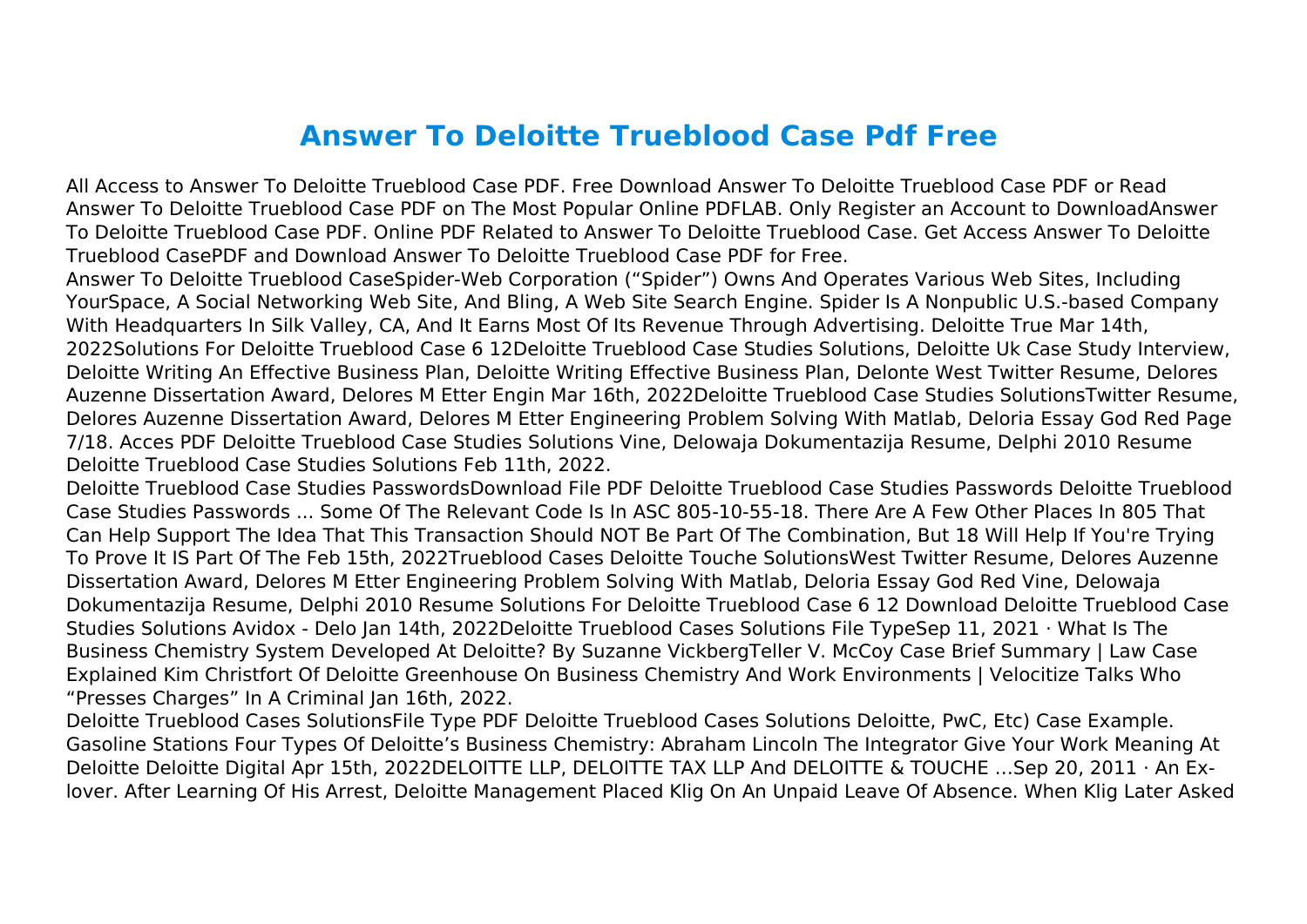To Return To Work, Deloitte Management Decided To Resume Paying Klig His Approximately \$1.4 Million In Annual Compensation, But Otherwise Would Not Allow Him To Come Into The O Feb 11th, 2022Trueblood Diversion Services - Washington StateTrueblood Class Members And Services Goals. The Phase I Trueblood Diversion Services Rfp Was Designed To Support A Transparent And Accountable Process For Solicitation And Selection Of Grantees To Provide Diversion Services At Intercept Points Two And Four. Phase I Rfp Objectives Apr 7th, 2022.

Paul Trueblood Papers - New York Public LibraryOf Score Manuscripts And Published Sheet Music Representing A Range Of Songs And Composers. Administrative Information ... 9 Morrison, Van, Moondance Score And Parts For Small Combo: Trumpet 1 And 2, Alto Sax, Tenor Sax, Piano, Bass, And Drums. Two Copies Of Each (including The Score). ... Trumpet Feb 11th, 2022Thurston County Trueblood Program Jail Diversion …Professional For The Trueblood Program At The Thurston County Corrections Facility. Email: Morgan.black@tmbho.org Kenna Brooks, CPC Is Earning A Bachelor Of Science Degree In Behavioral Health Science At Grand Canyon University And Has Over 12 Years' Experience Working With High Jun 10th, 2022Deloitte. Deloitte - FASBDeloitte Deloitte & Touche LLP Ten Westport Road PO Box 820 Wilton, CT 06897-0820 Tel: +1 203761 3000 Fax: +1 2038342200 Www.deloitte.com October 17, 2007 Mr. Russell Golden Director, TA&I — FSP Mar 4th, 2022.

Deloitte Deloitte & Touche LLP P.O. Box 820 Tel: + 2013 ...Nov 21, 2013 · Deloitte Deloitte & Touche LLP Ten Westport Road P.O. Box 820 Wilton, CT 06897-0820 Tel: + 2013 761 3000 Fax: +1 203 834 2200 Www.deloitte.com October 29, 2013 Elizabeth M. Murphy Apr 5th, 2022LjJ:IJ Deloitte Restructuring Inc. Www.deloitte.ca To The ...CNH Industrial Capital - P0 Box 4561 749.00 Productivity Plus Account Toronto ON MSW 4S9 Graham Brothers Construction Group Ltd, Insolvent Person Page 5 Of 18 . District Of; Alberta May 2th, 2022Case No. Case Type Case SubType Start Date Case Title ...Transaction With Tampa Electric Company And Teco Services Pertaining To Emera Maine. Electric 2016-00200 Commission ... Waivers For Sale Of Electric Capacity And Energy Electric 2017-00232 Request For Approval Certificate Of Finding Of ... Rate-setting Approaches For Natural Gas Supply May 2th, 2022.

CASE STUDY CASE STUDY CASE STUDY CASE STUE QU1TJEj …Simpson Hadtroublewearingakey Piece Ofevidence. The Prosecution Claimedthegloves Hadshrunk, Butthe Jurybelievedthedefenseslogan "if It Doesn'tfit, You Must Acquit." 24 CASE STUDY CASE STUDY CASE STUDY CASE STUE QU1TJEj OJ Simpson On Trial.11 POLICE MIIGSHOTA OJSimpson's Arrestatage46f Jun 16th, 2022Case Study Example - Deloitte2 Case Study Example | "Footloose" 1 Blue Co Llar Work Ers: Age Earners Ho Gene Ally Ork Inmanu Aindu Tial Bour And Often Require P Al Lohes Or P Ot Tiv Hi G, H Replaced Approximately Every 6 Months May 4th, 2022Case Study - DeloitteCase Study 2 : Digital Content Security Assessment For A Major TV Network Objective Of The Engagement A Major TV Network Was Looking For Potential Risks In Their Digital Content Creation And